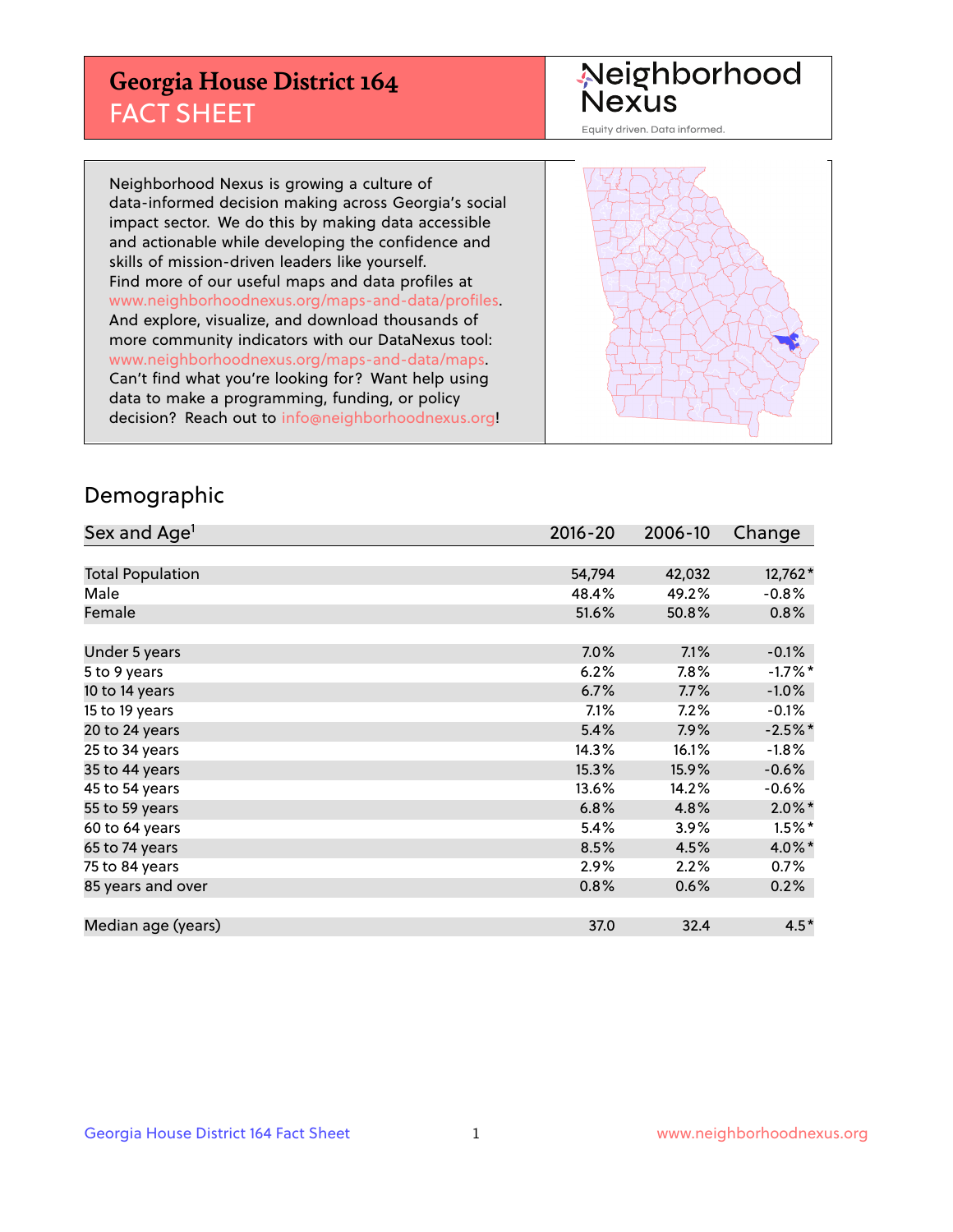## Demographic, continued...

| Race <sup>2</sup>                                            | $2016 - 20$ | 2006-10 | Change     |
|--------------------------------------------------------------|-------------|---------|------------|
| <b>Total population</b>                                      | 54,794      | 42,032  | 12,762*    |
| One race                                                     | 96.5%       | 97.6%   | $-1.1%$    |
| White                                                        | 64.4%       | 70.4%   | $-6.0\%$ * |
| <b>Black or African American</b>                             | 24.6%       | 22.9%   | 1.7%       |
| American Indian and Alaska Native                            | 0.3%        | 0.1%    | 0.2%       |
| Asian                                                        | 2.5%        | 2.7%    | $-0.2%$    |
| Native Hawaiian and Other Pacific Islander                   | 0.4%        | 0.2%    | 0.2%       |
| Some other race                                              | 4.2%        | 1.3%    | $2.9\%$ *  |
| Two or more races                                            | 3.5%        | 2.4%    | 1.1%       |
| Race alone or in combination with other race(s) <sup>3</sup> | $2016 - 20$ | 2006-10 | Change     |
| Total population                                             | 54,794      | 42,032  | 12,762*    |
| White                                                        | 67.4%       | 72.3%   | $-5.0\%$ * |
| <b>Black or African American</b>                             | 26.4%       | 24.4%   | 2.0%       |
| American Indian and Alaska Native                            | 0.6%        | 0.5%    | 0.1%       |
| Asian                                                        | 3.7%        | 3.4%    | 0.2%       |
| Native Hawaiian and Other Pacific Islander                   | 0.7%        | 0.3%    | 0.4%       |
|                                                              | 5.4%        | 1.6%    | $3.8\%$ *  |
| Some other race                                              |             |         |            |
| Hispanic or Latino and Race <sup>4</sup>                     | $2016 - 20$ | 2006-10 | Change     |
| <b>Total population</b>                                      | 54,794      | 42,032  | 12,762*    |
| Hispanic or Latino (of any race)                             | 10.5%       | 4.9%    | $5.6\%$ *  |
| Not Hispanic or Latino                                       | 89.5%       | 95.1%   | $-5.6\%$ * |
| White alone                                                  | 59.5%       | 67.3%   | $-7.8%$ *  |
| <b>Black or African American alone</b>                       | 23.4%       | 22.6%   | 0.9%       |
| American Indian and Alaska Native alone                      | 0.2%        | 0.1%    | 0.2%       |
| Asian alone                                                  | 2.5%        | 2.6%    | $-0.1%$    |
| Native Hawaiian and Other Pacific Islander alone             | 0.2%        | 0.2%    | 0.1%       |
| Some other race alone                                        | 0.9%        | 0.2%    | 0.7%       |
| Two or more races                                            | 2.6%        | 2.1%    | 0.5%       |
| U.S. Citizenship Status <sup>5</sup>                         | 2016-20     | 2006-10 | Change     |
|                                                              |             |         |            |
| Foreign-born population                                      | 5,352       | 2,377   | 2,975*     |
| Naturalized U.S. citizen                                     | 56.5%       | 59.6%   | $-3.2%$    |
| Not a U.S. citizen                                           | 43.5%       | 40.4%   | 3.2%       |
| Citizen, Voting Age Population <sup>6</sup>                  | $2016 - 20$ | 2006-10 | Change     |
| Citizen, 18 and over population                              | 39,077      | 29,759  | $9,318*$   |
| Male                                                         | 47.5%       | 48.8%   | $-1.3%$    |
| Female                                                       | 52.5%       | 51.2%   | 1.3%       |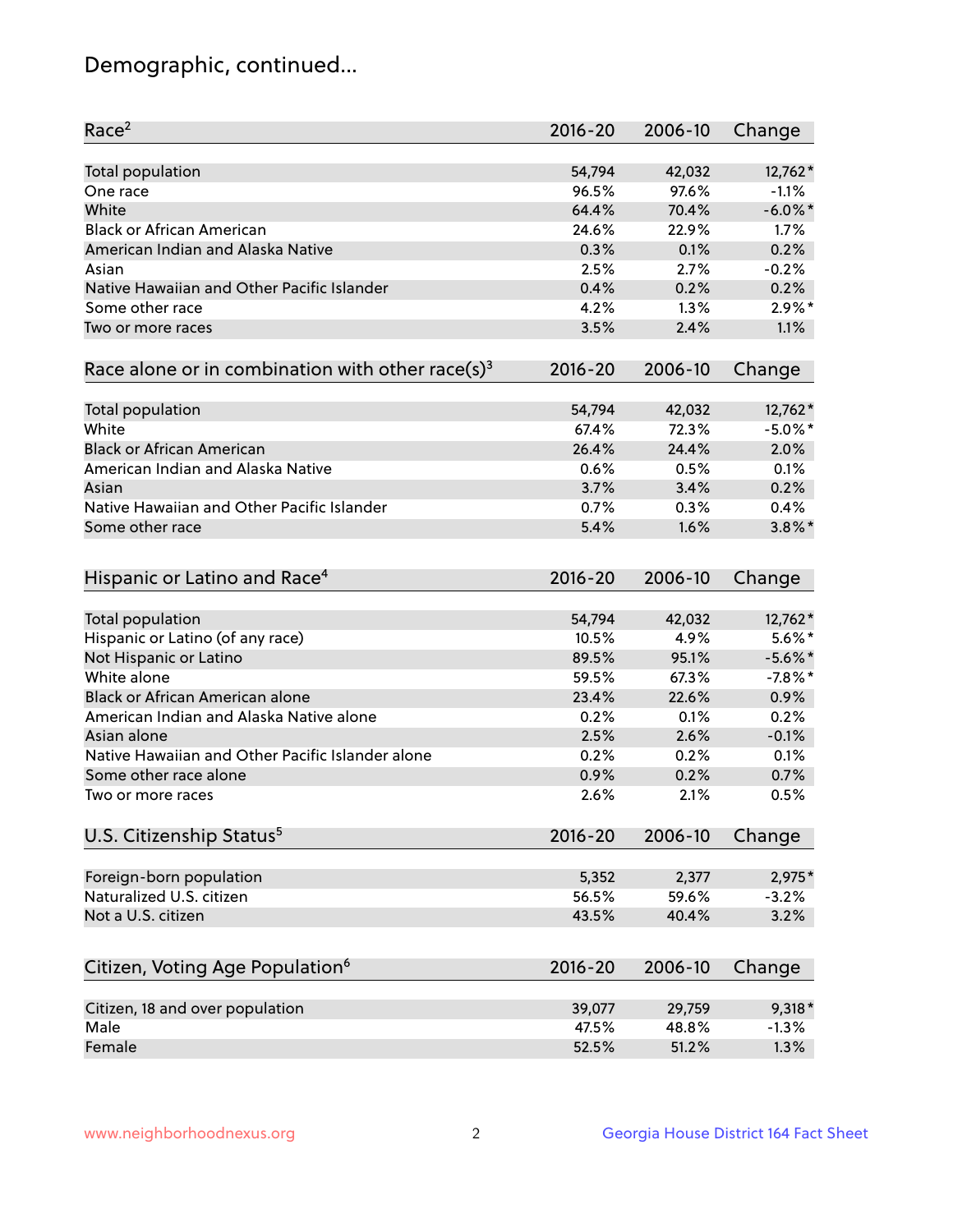#### Economic

| Income <sup>7</sup>                                 | $2016 - 20$ | 2006-10 | Change     |
|-----------------------------------------------------|-------------|---------|------------|
|                                                     |             |         |            |
| All households                                      | 20,843      | 15,333  | 5,509*     |
| Less than \$10,000                                  | 4.0%        | 4.4%    | $-0.5%$    |
| \$10,000 to \$14,999                                | 4.3%        | 4.0%    | 0.3%       |
| \$15,000 to \$24,999                                | 6.7%        | 8.5%    | $-1.8%$    |
| \$25,000 to \$34,999                                | 6.5%        | 8.1%    | $-1.6%$    |
| \$35,000 to \$49,999                                | 13.9%       | 14.4%   | $-0.5%$    |
| \$50,000 to \$74,999                                | 16.7%       | 20.2%   | $-3.5%$    |
| \$75,000 to \$99,999                                | 12.7%       | 16.7%   | $-4.0\%$ * |
| \$100,000 to \$149,999                              | 21.8%       | 16.5%   | $5.3\%$ *  |
| \$150,000 to \$199,999                              | 7.9%        | 4.7%    | $3.2\%$ *  |
| \$200,000 or more                                   | 5.5%        | 2.5%    | $3.1\%$ *  |
| Median household income (dollars)                   | 71,790      | 62,526  | $9,264*$   |
| Mean household income (dollars)                     | 86,783      | 74,307  | 12,476*    |
| With earnings                                       | 87.8%       | 88.4%   | $-0.6%$    |
| Mean earnings (dollars)                             | 81,380      | 70,234  | $11,147*$  |
| <b>With Social Security</b>                         | 24.8%       | 18.1%   | $6.6\%$ *  |
| Mean Social Security income (dollars)               | 21,255      | 15,221  | $6,034*$   |
| With retirement income                              | 22.2%       | 16.2%   | $6.1\%$ *  |
| Mean retirement income (dollars)                    | 24,047      | 22,371  | 1,676      |
| With Supplemental Security Income                   | 2.4%        | 1.5%    | 1.0%       |
| Mean Supplemental Security Income (dollars)         | 6,221       | 13,255  | $-7,034$   |
| With cash public assistance income                  | 0.6%        | 0.6%    | $-0.0%$    |
| Mean cash public assistance income (dollars)        | 2,049       | 4,111   | $-2,061$   |
| With Food Stamp/SNAP benefits in the past 12 months | 7.7%        | 3.5%    | $4.2\%$ *  |
|                                                     |             |         |            |
| Families                                            | 14,258      | 10,923  | 3,335*     |
| Less than \$10,000                                  | 3.9%        | 2.8%    | 1.1%       |
| \$10,000 to \$14,999                                | 4.4%        | 1.7%    | $2.6\%$ *  |
| \$15,000 to \$24,999                                | 4.0%        | 6.9%    | $-2.9%$    |
| \$25,000 to \$34,999                                | 6.1%        | 7.4%    | $-1.3%$    |
| \$35,000 to \$49,999                                | 10.8%       | 12.2%   | $-1.4%$    |
| \$50,000 to \$74,999                                | 16.8%       | 20.6%   | $-3.7%$    |
| \$75,000 to \$99,999                                | 14.1%       | 18.8%   | $-4.8\%$ * |
| \$100,000 to \$149,999                              | 22.9%       | 20.6%   | 2.3%       |
| \$150,000 to \$199,999                              | 10.7%       | 5.9%    | 4.8%*      |
| \$200,000 or more                                   | 6.3%        | 3.0%    | $3.3\%$ *  |
| Median family income (dollars)                      | 82,035      | 72,840  | 9,195*     |
| Mean family income (dollars)                        | 94,386      | 82,697  | 11,689*    |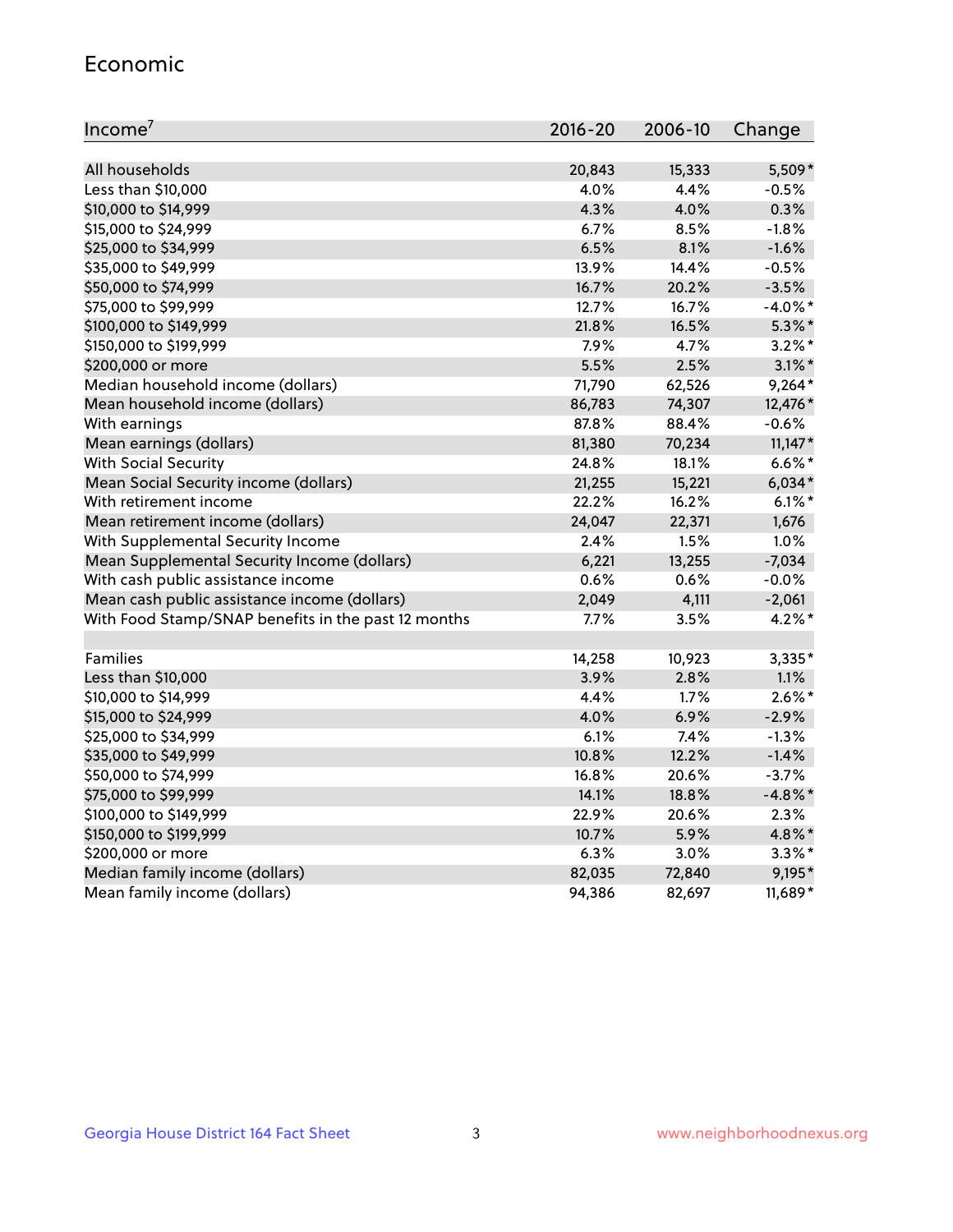## Economic, continued...

| Income, continued <sup>8</sup>                           | 2016-20 | 2006-10 | Change    |
|----------------------------------------------------------|---------|---------|-----------|
|                                                          |         |         |           |
| Nonfamily households                                     | 6,585   | 4,411   | $2,174*$  |
| Median nonfamily income (dollars)                        | 50,206  | 40,293  | 9,912*    |
| Mean nonfamily income (dollars)                          | 66,331  | 51,686  | 14,645*   |
|                                                          |         |         |           |
| Median earnings for workers (dollars)                    | 37,888  | 33,823  | 4,065*    |
| Median earnings for male full-time, year-round workers   | 54,701  | 50,676  | 4,025*    |
| (dollars)                                                |         |         |           |
| Median earnings for female full-time, year-round workers | 46,408  | 35,085  | $11,323*$ |
| (dollars)                                                |         |         |           |
|                                                          |         |         |           |
| Per capita income (dollars)                              | 34,113  | 27,952  | $6,162*$  |
|                                                          |         |         |           |
| Families and People Below Poverty Level <sup>9</sup>     | 2016-20 | 2006-10 | Change    |
|                                                          |         |         |           |
| <b>All families</b>                                      | 10.6%   | 6.5%    | $4.1\%$ * |
| With related children under 18 years                     | 15.4%   | 8.5%    | 7.0%      |
| With related children under 5 years only                 | 7.6%    | 4.0%    | 3.6%      |
| Married couple families                                  | 5.9%    | 2.5%    | 3.4%      |
| With related children under 18 years                     | 6.3%    | 2.6%    | 3.7%      |
| With related children under 5 years only                 | 0.0%    | 1.6%    | $-1.6%$   |
| Families with female householder, no husband present     | 27.3%   | 25.9%   | 1.3%      |
| With related children under 18 years                     | 35.7%   | 27.9%   | 7.8%      |
| With related children under 5 years only                 | 32.3%   | 14.0%   | 18.3%     |
|                                                          |         |         |           |
| All people                                               | 10.3%   | 8.7%    | 1.5%      |
| Under 18 years                                           | 14.5%   | 11.2%   | 3.3%      |
| Related children under 18 years                          | 14.1%   | 11.0%   | 3.1%      |
| Related children under 5 years                           | 8.9%    | 13.2%   | $-4.3%$   |
| Related children 5 to 17 years                           | 16.1%   | 10.3%   | 5.9%      |
| 18 years and over                                        | 8.9%    | 7.8%    | 1.1%      |
| 18 to 64 years                                           | 8.9%    | 7.6%    | 1.3%      |
| 65 years and over                                        | 8.8%    | 9.6%    | $-0.8%$   |
| People in families                                       | 9.6%    | 7.1%    | 2.5%      |
| Unrelated individuals 15 years and over                  | 13.5%   | 17.8%   | $-4.3%$   |
|                                                          |         |         |           |
| Non-Hispanic white people                                | 7.5%    | 8.1%    | $-0.6%$   |
| Black or African-American people                         | 12.6%   | 10.5%   | 2.2%      |
| Asian people                                             | 19.8%   | 9.3%    | 10.5%     |
| Hispanic or Latino people                                | 14.9%   | 7.9%    | 7.0%      |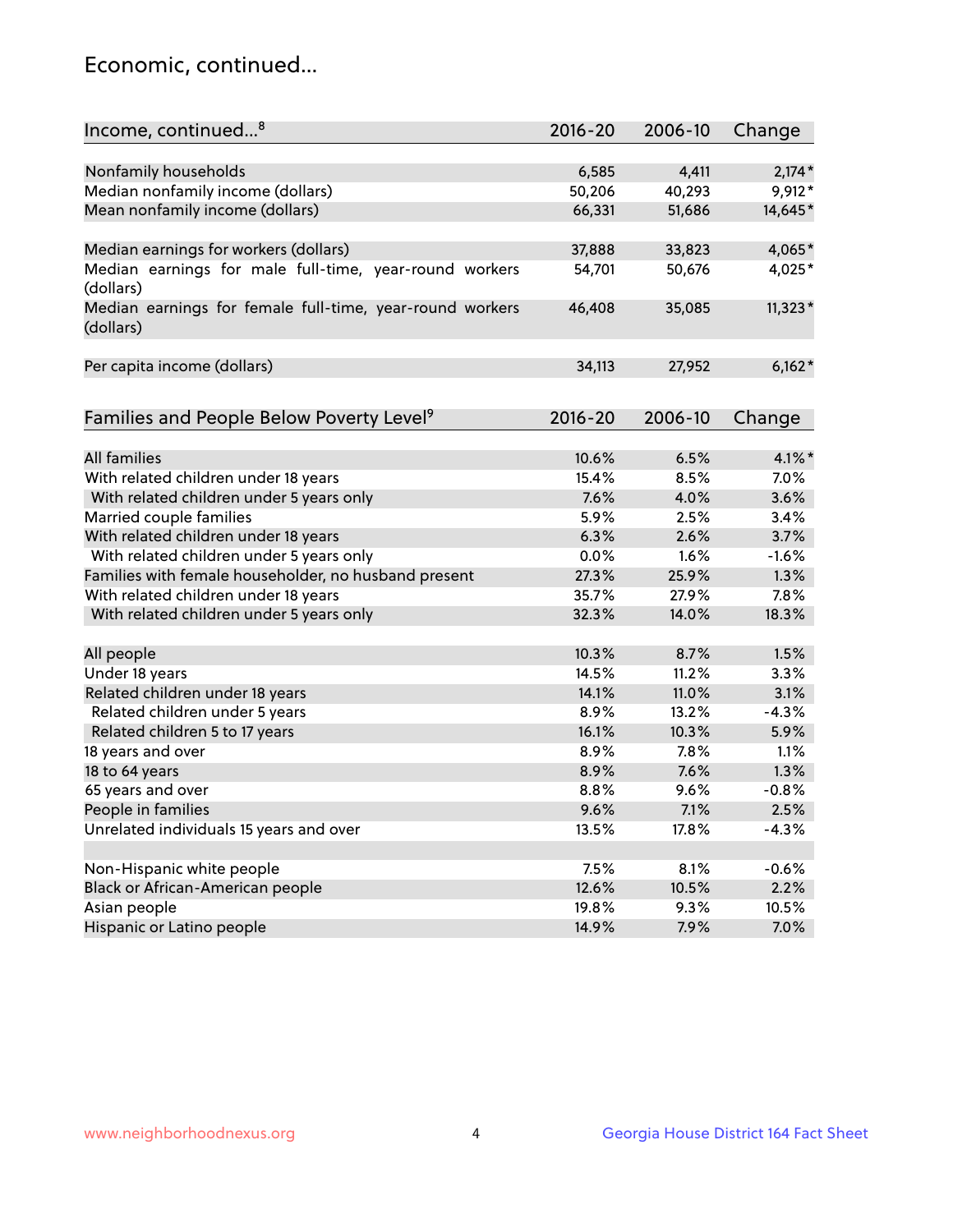## Employment

| Employment Status <sup>10</sup>                                                               | $2016 - 20$ | 2006-10 | Change   |
|-----------------------------------------------------------------------------------------------|-------------|---------|----------|
|                                                                                               |             |         |          |
| Population 16 years and over                                                                  | 43,158      | 31,861  | 11,297*  |
| In labor force                                                                                | 72.0%       | 72.3%   | $-0.3%$  |
| Civilian labor force                                                                          | 68.0%       | 68.4%   | $-0.5%$  |
| Employed                                                                                      | 63.7%       | 64.6%   | $-1.0%$  |
| Unemployed                                                                                    | 4.3%        | 3.8%    | 0.5%     |
| <b>Armed Forces</b>                                                                           | 4.1%        | 3.9%    | 0.2%     |
| Not in labor force                                                                            | 28.0%       | 27.7%   | 0.3%     |
| Civilian labor force                                                                          | 29,331      | 21,798  | 7,533*   |
| <b>Unemployment Rate</b>                                                                      | 6.3%        | 5.5%    | 0.8%     |
|                                                                                               |             |         |          |
| Females 16 years and over                                                                     | 22,418      | 16,323  | $6,095*$ |
| In labor force                                                                                | 67.0%       | 64.2%   | 2.8%     |
| Civilian labor force                                                                          | 66.5%       | 63.4%   | 3.1%     |
| Employed                                                                                      | 62.1%       | 59.5%   | 2.6%     |
|                                                                                               |             |         |          |
| Own children of the householder under 6 years                                                 | 4,161       | 3,491   | $671*$   |
| All parents in family in labor force                                                          | 62.5%       | 55.6%   | 6.9%     |
| Own children of the householder 6 to 17 years                                                 | 8,984       | 7,456   | $1,528*$ |
| All parents in family in labor force                                                          | 76.5%       | 71.8%   | 4.8%     |
|                                                                                               |             |         |          |
| Industry <sup>11</sup>                                                                        | $2016 - 20$ | 2006-10 | Change   |
|                                                                                               |             |         |          |
| Civilian employed population 16 years and over                                                | 27,480      | 20,591  | $6,889*$ |
| Agriculture, forestry, fishing and hunting, and mining                                        | 0.3%        | 0.4%    | $-0.2%$  |
| Construction                                                                                  | 5.8%        | 8.1%    | $-2.3%$  |
| Manufacturing                                                                                 | 9.7%        | 10.5%   | $-0.8%$  |
| Wholesale trade                                                                               | 2.3%        | 3.6%    | $-1.3%$  |
| Retail trade                                                                                  | 15.2%       | 13.4%   | 1.8%     |
| Transportation and warehousing, and utilities                                                 | 8.5%        | 8.3%    | 0.3%     |
| Information                                                                                   | 1.4%        | 1.3%    | 0.0%     |
| Finance and insurance, and real estate and rental and leasing                                 | 5.7%        | 5.7%    | 0.0%     |
| Professional, scientific, and management, and administrative<br>and waste management services | 9.3%        | 8.6%    | 0.7%     |
| Educational services, and health care and social assistance                                   | 20.7%       | 20.0%   | 0.7%     |
| Arts, entertainment, and recreation, and accommodation and                                    | 11.1%       | 9.3%    | $1.9\%$  |
| food services                                                                                 |             |         |          |
| Other services, except public administration                                                  | 3.7%        | 4.0%    | $-0.3%$  |
| Public administration                                                                         | 6.2%        | 6.7%    | $-0.6%$  |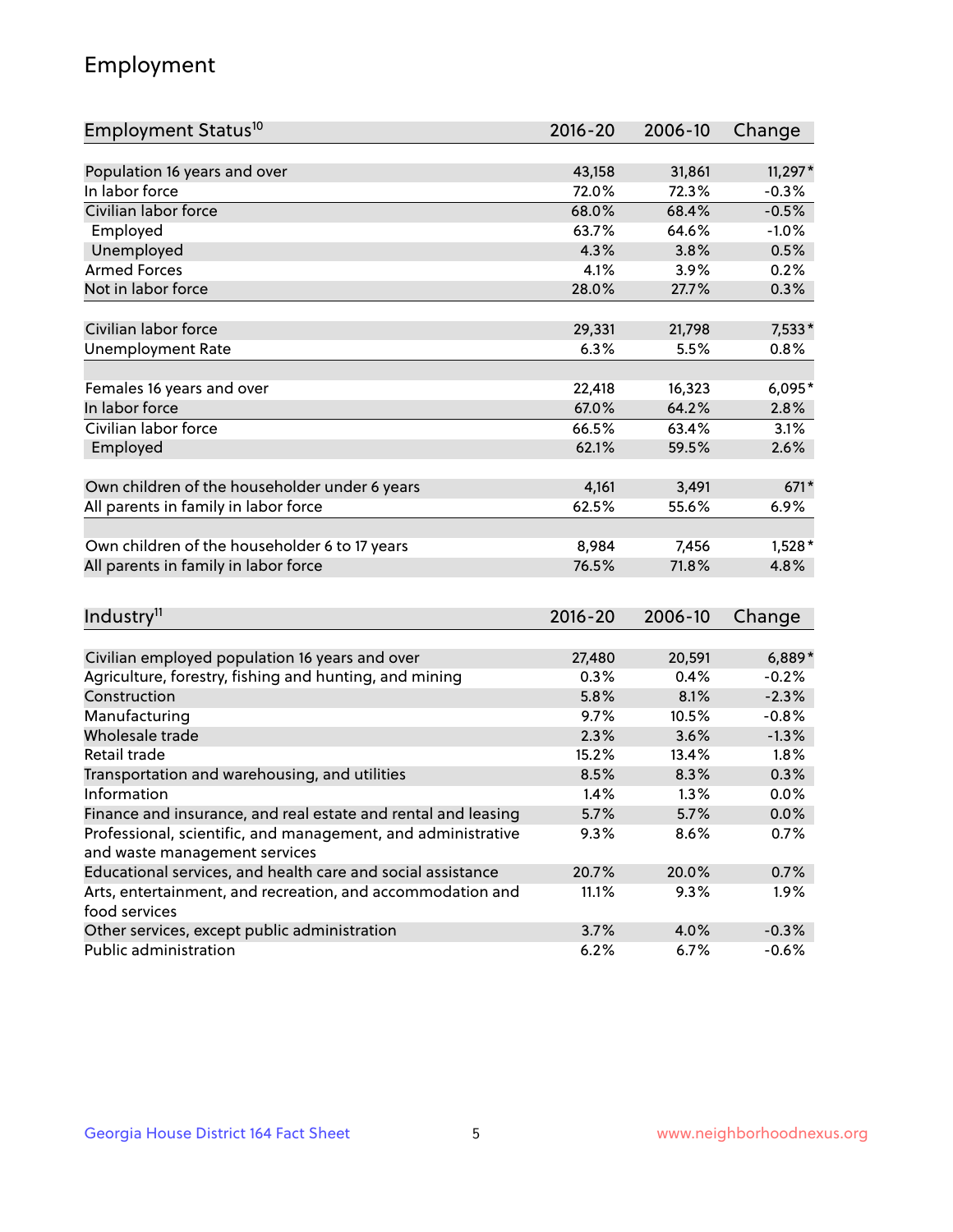## Employment, continued...

| Occupation <sup>12</sup>                                     | $2016 - 20$ | 2006-10 | Change     |
|--------------------------------------------------------------|-------------|---------|------------|
| Civilian employed population 16 years and over               | 27,480      | 20,591  | $6,889*$   |
| Management, business, science, and arts occupations          | 41.2%       | 34.2%   | $6.9\%$ *  |
| Service occupations                                          | 15.4%       | 15.9%   | $-0.4%$    |
| Sales and office occupations                                 | 22.7%       | 29.3%   | $-6.7\%$ * |
| Natural<br>and<br>resources,<br>construction,<br>maintenance | 8.2%        | 8.9%    | $-0.8%$    |
| occupations                                                  |             |         |            |
| Production, transportation, and material moving occupations  | 12.6%       | 11.7%   | 0.9%       |
| Class of Worker <sup>13</sup>                                | $2016 - 20$ | 2006-10 | Change     |
| Civilian employed population 16 years and over               | 27,480      | 20,591  | $6,889*$   |
| Private wage and salary workers                              | 78.6%       | 77.6%   | 1.0%       |
| Government workers                                           | 15.7%       | 17.4%   | $-1.7%$    |
| Self-employed in own not incorporated business workers       | 5.1%        | 4.9%    | 0.2%       |
| Unpaid family workers                                        | 0.6%        | 0.1%    | 0.5%       |
|                                                              |             |         |            |
| Job Flows <sup>14</sup>                                      | 2019        | 2010    | Change     |
| Total Jobs in district                                       | 23,006      | 10,726  | 12,280     |
| Held by residents of district                                | 16.8%       | 21.9%   | $-5.1%$    |
| Held by non-residents of district                            | 83.2%       | 78.1%   | 5.1%       |
|                                                              |             |         |            |
| Jobs by Industry Sector <sup>15</sup>                        | 2019        | 2010    | Change     |
| Total Jobs in district                                       | 23,006      | 10,726  | 12,280     |
| Goods Producing sectors                                      | 15.8%       | 14.7%   | 1.2%       |
| Trade, Transportation, and Utilities sectors                 | 28.0%       | 24.1%   | 3.8%       |
| All Other Services sectors                                   | 56.2%       | 61.2%   | $-5.0%$    |
|                                                              |             |         |            |
| Total Jobs in district held by district residents            | 3,870       | 2,347   | 1,523      |
| <b>Goods Producing sectors</b>                               | 14.8%       | 14.3%   | 0.6%       |
| Trade, Transportation, and Utilities sectors                 | 21.3%       | 17.9%   | 3.5%       |
| All Other Services sectors                                   | 63.8%       | 67.9%   | $-4.0%$    |
|                                                              |             |         |            |
| Jobs by Earnings <sup>16</sup>                               | 2019        | 2010    | Change     |
| Total Jobs in district                                       | 23,006      | 10,726  | 12,280     |
| Jobs with earnings \$1250/month or less                      | 32.4%       | 37.3%   | $-4.8%$    |
| Jobs with earnings \$1251/month to \$3333/month              | 36.4%       | 38.2%   | $-1.8%$    |
| Jobs with earnings greater than \$3333/month                 | 31.2%       | 24.5%   | 6.7%       |
|                                                              |             |         |            |
| Total Jobs in district held by district residents            | 3,870       | 2,347   | 1,523      |
| Jobs with earnings \$1250/month or less                      | 31.1%       | 39.2%   | $-8.1%$    |
| Jobs with earnings \$1251/month to \$3333/month              | 36.7%       | 37.2%   | $-0.5%$    |
| Jobs with earnings greater than \$3333/month                 | 32.2%       | 23.6%   | 8.6%       |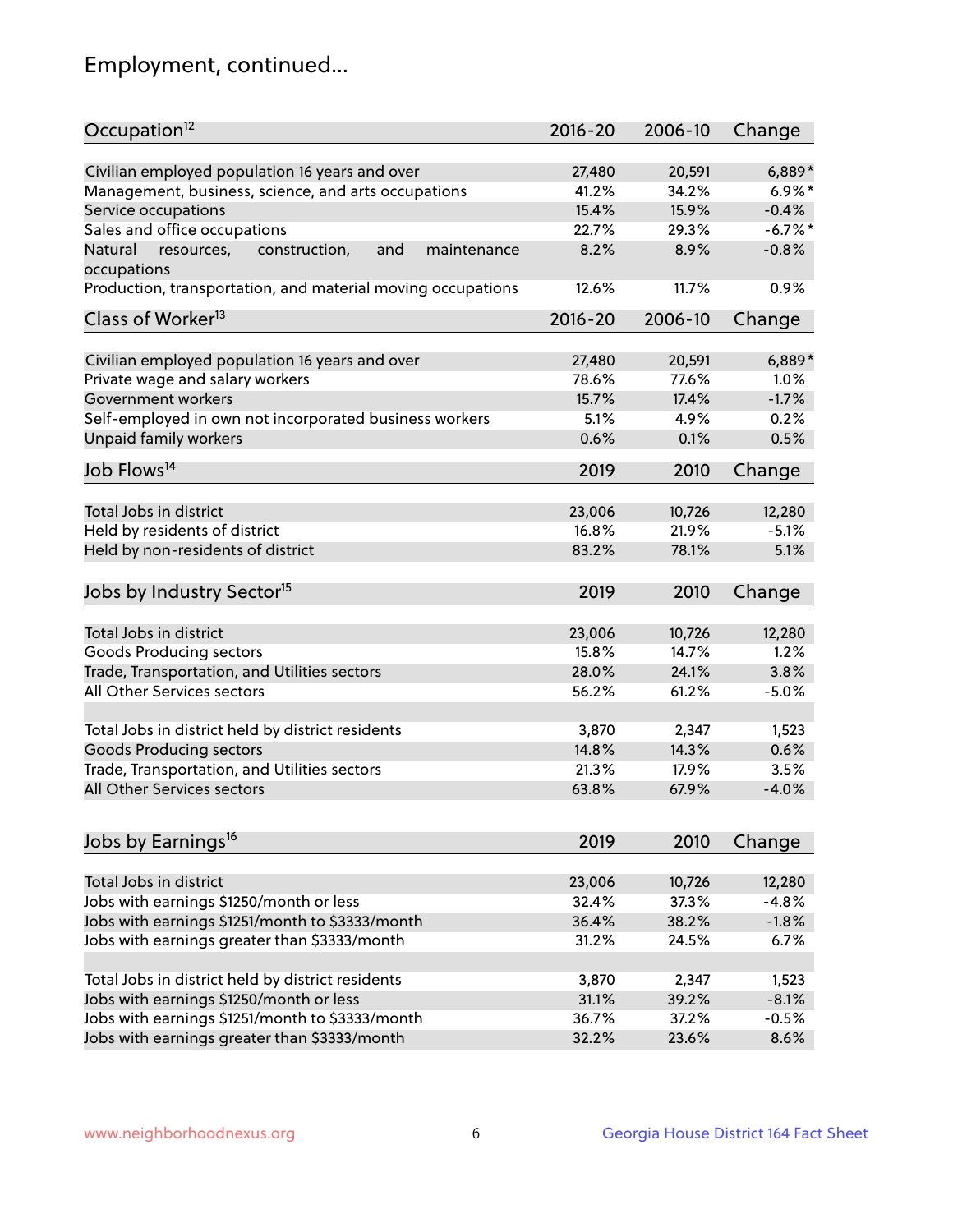## Employment, continued...

| Jobs by Age of Worker <sup>17</sup>               | 2019   | 2010   | Change  |
|---------------------------------------------------|--------|--------|---------|
|                                                   |        |        |         |
| Total Jobs in district                            | 23,006 | 10,726 | 12,280  |
| Jobs with workers age 29 or younger               | 33.5%  | 31.9%  | 1.6%    |
| Jobs with workers age 30 to 54                    | 50.1%  | 54.3%  | $-4.2%$ |
| Jobs with workers age 55 or older                 | 16.3%  | 13.8%  | 2.6%    |
|                                                   |        |        |         |
| Total Jobs in district held by district residents | 3,870  | 2,347  | 1,523   |
| Jobs with workers age 29 or younger               | 28.5%  | 29.9%  | $-1.3%$ |
| Jobs with workers age 30 to 54                    | 53.1%  | 54.4%  | $-1.3%$ |
| Jobs with workers age 55 or older                 | 18.4%  | 15.7%  | 2.7%    |
|                                                   |        |        |         |

#### Education

| School Enrollment <sup>18</sup>                | $2016 - 20$ | 2006-10 | Change     |
|------------------------------------------------|-------------|---------|------------|
|                                                |             |         |            |
| Population 3 years and over enrolled in school | 14,886      | 12,838  | $2,047*$   |
| Nursery school, preschool                      | $7.4\%$     | 5.7%    | $1.8\%$    |
| Kindergarten                                   | 4.1%        | 5.8%    | $-1.6%$    |
| Elementary school (grades 1-8)                 | 37.8%       | 39.9%   | $-2.1%$    |
| High school (grades 9-12)                      | 24.1%       | 18.9%   | $5.2\%$ *  |
| College or graduate school                     | 26.4%       | 29.7%   | $-3.2%$    |
| Educational Attainment <sup>19</sup>           | $2016 - 20$ | 2006-10 | Change     |
|                                                |             |         |            |
| Population 25 years and over                   | 37,053      | 26,131  | 10,921*    |
| Less than 9th grade                            | 4.1%        | 2.4%    | $1.7\%$    |
| 9th to 12th grade, no diploma                  | 6.3%        | 5.5%    | 0.8%       |
| High school graduate (includes equivalency)    | 21.1%       | 27.8%   | $-6.7\%$ * |
| Some college, no degree                        | 24.0%       | 25.7%   | $-1.7%$    |
| Associate's degree                             | 9.2%        | 9.7%    | $-0.6%$    |
| Bachelor's degree                              | 22.8%       | 20.1%   | $2.6\%$ *  |
| Graduate or professional degree                | 12.6%       | 8.7%    | $3.9\%$ *  |
|                                                |             |         |            |
| Percent high school graduate or higher         | 89.6%       | 92.1%   | $-2.5%$    |
| Percent bachelor's degree or higher            | 35.4%       | 28.8%   | $6.6\%$    |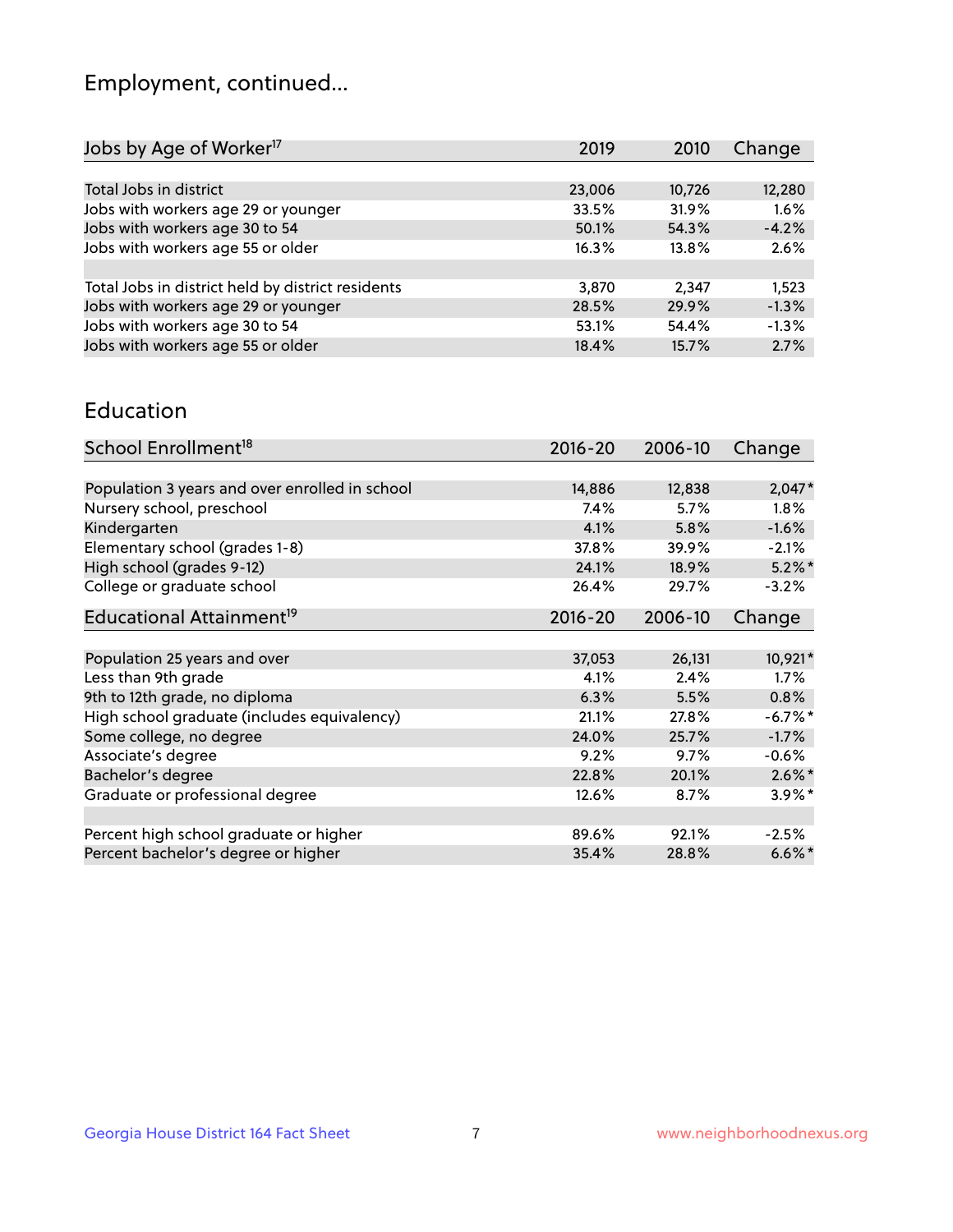## Housing

| Households by Type <sup>20</sup>                     | 2016-20     | 2006-10 | Change     |
|------------------------------------------------------|-------------|---------|------------|
|                                                      |             |         |            |
| <b>Total households</b>                              | 20,843      | 15,333  | 5,509*     |
| Family households (families)                         | 68.4%       | 71.2%   | $-2.8\%$ * |
| With own children under 18 years                     | 31.7%       | 37.1%   | $-5.4\%$ * |
| Married-couple family                                | 50.9%       | 56.2%   | $-5.3%$ *  |
| With own children of the householder under 18 years  | 20.1%       | 27.2%   | $-7.1\%$ * |
| Male householder, no wife present, family            | 3.9%        | 3.3%    | 0.6%       |
| With own children of the householder under 18 years  | 2.3%        | 1.8%    | 0.5%       |
| Female householder, no husband present, family       | 13.6%       | 11.7%   | $1.9\%$    |
| With own children of the householder under 18 years  | 9.3%        | 8.1%    | 1.2%       |
| Nonfamily households                                 | 31.6%       | 28.8%   | 2.8%       |
| Householder living alone                             | 23.7%       | 21.7%   | 2.0%       |
| 65 years and over                                    | 6.1%        | 5.3%    | 0.8%       |
|                                                      |             |         |            |
| Households with one or more people under 18 years    | 35.0%       | 40.2%   | $-5.2\%$ * |
| Households with one or more people 65 years and over | 22.8%       | 14.7%   | $8.2\%$ *  |
|                                                      |             |         |            |
| Average household size                               | 2.62        | 2.72    | $-0.10*$   |
| Average family size                                  | 3.13        | 3.22    | $-0.09$    |
|                                                      |             |         |            |
| Housing Occupancy <sup>21</sup>                      | $2016 - 20$ | 2006-10 | Change     |
|                                                      |             |         |            |
| Total housing units                                  | 22,402      | 17,052  | 5,350*     |
| Occupied housing units                               | 93.0%       | 89.9%   | $3.1\%$ *  |
| Vacant housing units                                 | 7.0%        | 10.1%   | $-3.1\%$ * |
|                                                      |             |         |            |
| Homeowner vacancy rate                               | 2.4         | 3.5     | $-1.1$     |
| Rental vacancy rate                                  | 4.6         | 10.2    | $-5.6*$    |
|                                                      |             |         |            |
|                                                      |             |         |            |
| Units in Structure <sup>22</sup>                     | $2016 - 20$ | 2006-10 | Change     |
| Total housing units                                  | 22,402      | 17,052  | $5,350*$   |
| 1-unit, detached                                     | 63.9%       | 72.5%   | $-8.6\%$ * |
|                                                      | 4.4%        | 2.8%    | 1.6%       |
| 1-unit, attached                                     | 0.8%        | 1.3%    | $-0.5%$    |
| 2 units<br>3 or 4 units                              |             | 1.8%    | 1.3%       |
|                                                      | 3.1%        |         |            |
| 5 to 9 units                                         | 6.5%        | 6.0%    | 0.5%       |
| 10 to 19 units                                       | 5.2%        | 4.0%    | 1.3%       |
| 20 or more units                                     | 7.5%        | 2.6%    | 4.9%*      |
| Mobile home                                          | 8.6%        | 8.7%    | $-0.2%$    |
| Boat, RV, van, etc.                                  | 0.0%        | 0.3%    | $-0.3%$    |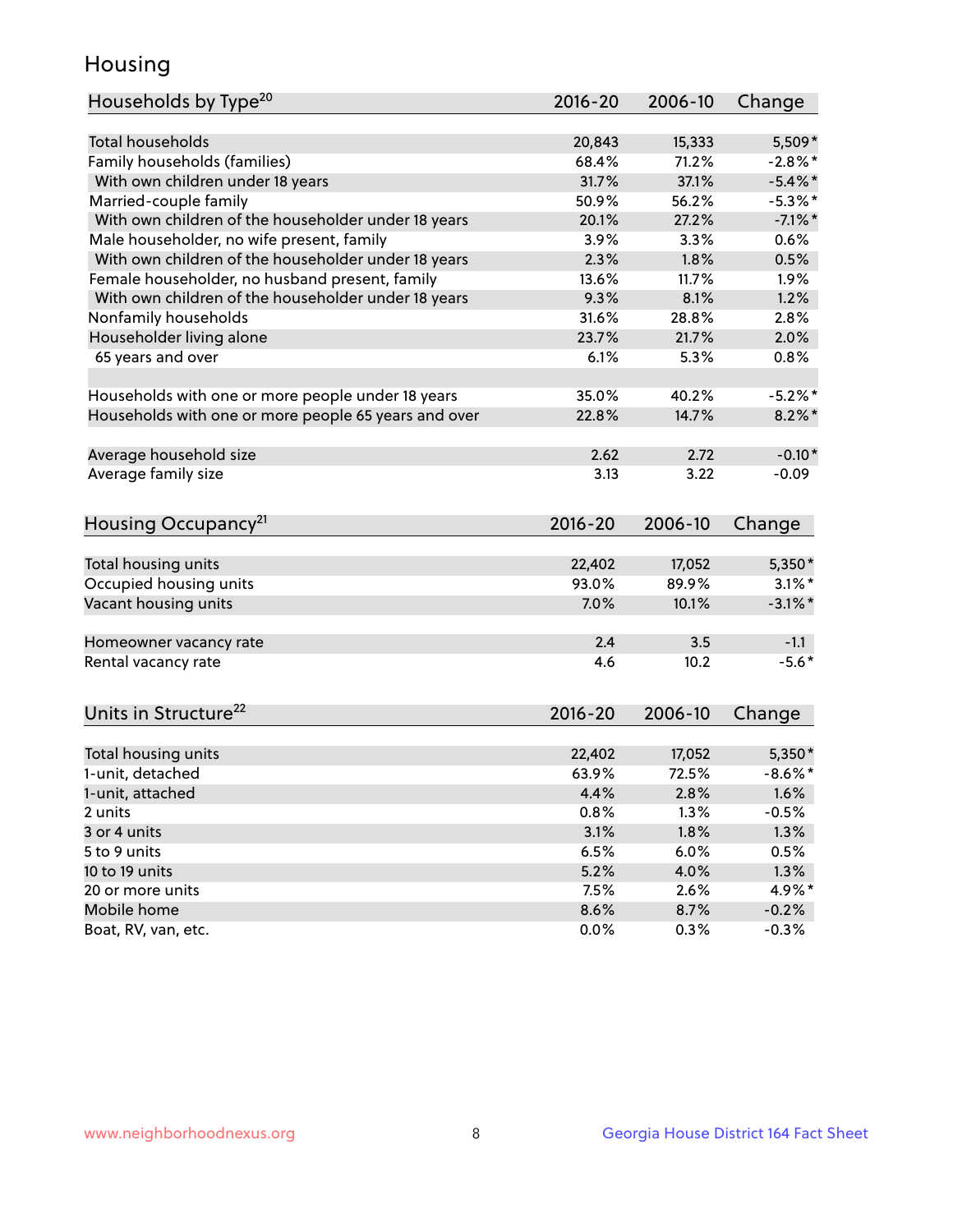## Housing, Continued...

| Year Structure Built <sup>23</sup>             | 2016-20     | 2006-10 | Change      |
|------------------------------------------------|-------------|---------|-------------|
| Total housing units                            | 22,402      | 17,052  | $5,350*$    |
| Built 2014 or later                            | 12.4%       | (X)     | (X)         |
| Built 2010 to 2013                             | 8.4%        | (X)     | (X)         |
| Built 2000 to 2009                             | 32.7%       | 42.9%   | $-10.2\%$ * |
| Built 1990 to 1999                             | 21.5%       | 25.4%   | $-3.9\%$ *  |
| Built 1980 to 1989                             | 11.5%       | 15.2%   | $-3.7%$ *   |
| Built 1970 to 1979                             | 7.1%        | 8.1%    | $-1.1%$     |
| Built 1960 to 1969                             | 2.1%        | 3.1%    | $-1.0%$     |
| Built 1950 to 1959                             | 1.8%        | 2.0%    | $-0.2%$     |
| Built 1940 to 1949                             | 0.9%        | 1.4%    | $-0.5%$     |
|                                                |             |         |             |
| Built 1939 or earlier                          | 1.6%        | 1.8%    | $-0.2%$     |
| Housing Tenure <sup>24</sup>                   | $2016 - 20$ | 2006-10 | Change      |
| Occupied housing units                         | 20,843      | 15,333  | 5,509*      |
| Owner-occupied                                 | 59.5%       | 71.2%   | $-11.6\%$ * |
| Renter-occupied                                | 40.5%       | 28.8%   | 11.6%*      |
| Average household size of owner-occupied unit  | 2.72        | 2.80    | $-0.08*$    |
| Average household size of renter-occupied unit | 2.48        | 2.52    | $-0.04$     |
| Residence 1 Year Ago <sup>25</sup>             | $2016 - 20$ | 2006-10 | Change      |
| Population 1 year and over                     | 54,037      | 41,522  | 12,515*     |
| Same house                                     | 81.5%       | 82.7%   | $-1.2%$     |
| Different house in the U.S.                    | 17.9%       | 16.5%   | 1.4%        |
|                                                |             | 6.4%    | $2.6\%$ *   |
| Same county                                    | 9.0%        |         |             |
| Different county                               | 8.9%        | 10.0%   | $-1.2%$     |
| Same state                                     | 4.6%        | 4.0%    | 0.6%        |
| Different state                                | 4.2%        | 6.0%    | $-1.8%$     |
| Abroad                                         | 0.6%        | 0.9%    | $-0.3%$     |
| Value of Housing Unit <sup>26</sup>            | $2016 - 20$ | 2006-10 | Change      |
| Owner-occupied units                           | 12,411      | 10,912  | 1,499*      |
| Less than \$50,000                             | 7.6%        | 4.4%    | 3.2%        |
| \$50,000 to \$99,999                           | 5.6%        | 6.3%    | $-0.7%$     |
| \$100,000 to \$149,999                         | 14.5%       | 20.5%   | $-6.0\%$ *  |
| \$150,000 to \$199,999                         | 19.2%       | 28.7%   | $-9.5%$ *   |
| \$200,000 to \$299,999                         | 32.0%       | 28.3%   | 3.7%        |
| \$300,000 to \$499,999                         | 15.6%       | 7.8%    | $7.8\%$ *   |
| \$500,000 to \$999,999                         | 4.8%        | 3.4%    | 1.5%        |
| \$1,000,000 or more                            | 0.7%        | 0.5%    | 0.2%        |
| Median (dollars)                               | 210,527     | 179,757 | 30,770*     |
| Mortgage Status <sup>27</sup>                  | $2016 - 20$ | 2006-10 | Change      |
| Owner-occupied units                           | 12,411      | 10,912  | 1,499*      |
| Housing units with a mortgage                  | 66.7%       | 82.6%   | $-15.9%$ *  |
| Housing units without a mortgage               | 33.3%       | 17.4%   | 15.9%*      |
|                                                |             |         |             |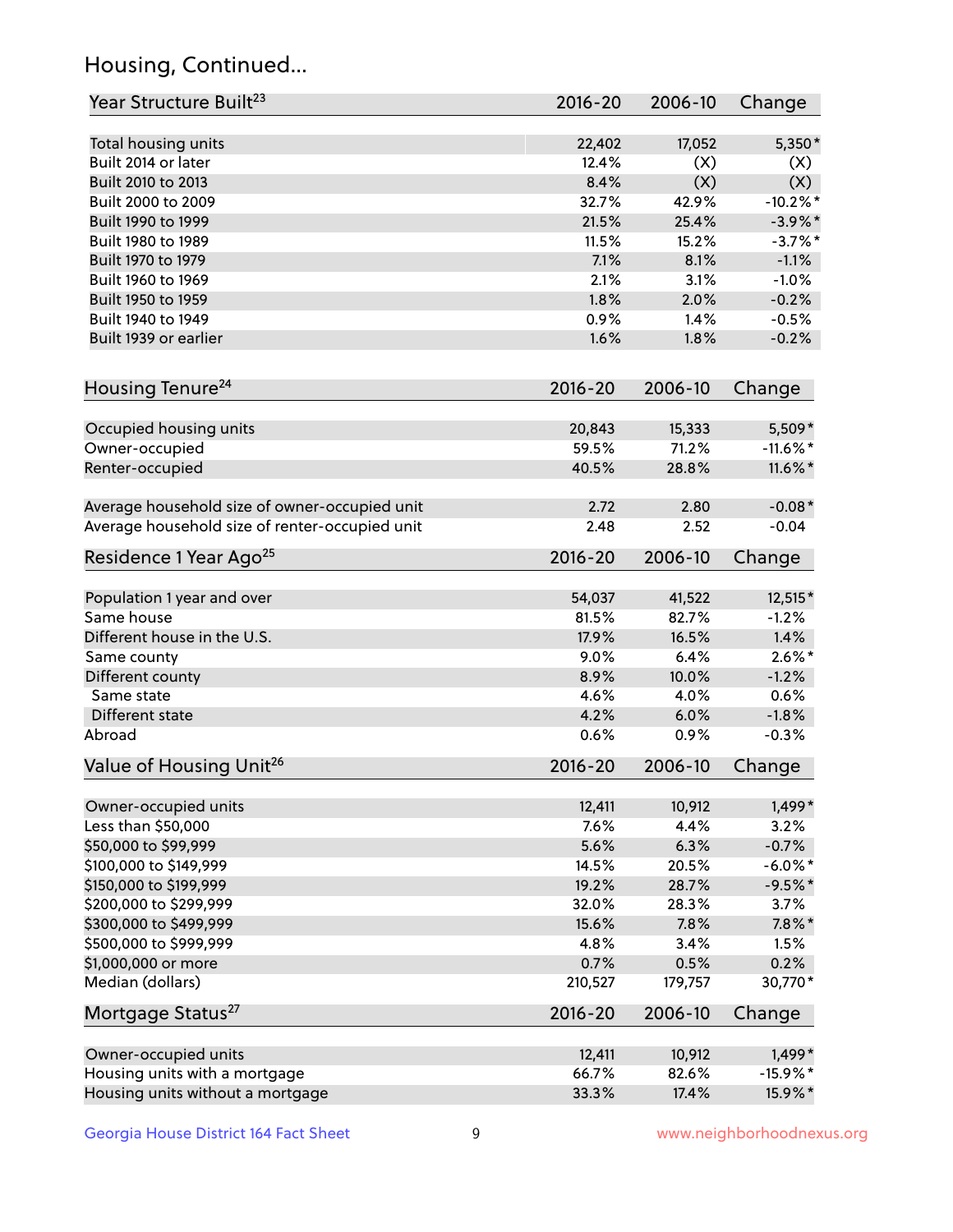## Housing, Continued...

| Selected Monthly Owner Costs <sup>28</sup>                                            | 2016-20     | 2006-10 | Change     |
|---------------------------------------------------------------------------------------|-------------|---------|------------|
| Housing units with a mortgage                                                         | 8,275       | 9,008   | $-733*$    |
| Less than \$300                                                                       | 0.0%        | 0.1%    | $-0.1%$    |
| \$300 to \$499                                                                        | 0.1%        | 0.6%    | $-0.4%$    |
| \$500 to \$999                                                                        | 12.3%       | 15.6%   | $-3.3%$    |
| \$1,000 to \$1,499                                                                    | 31.3%       | 39.2%   | $-7.9%$ *  |
| \$1,500 to \$1,999                                                                    | 30.3%       | 26.4%   | 3.9%       |
| \$2,000 to \$2,999                                                                    | 20.2%       | 15.2%   | $5.0\%$ *  |
| \$3,000 or more                                                                       | 5.8%        | 3.0%    | 2.8%       |
| Median (dollars)                                                                      | 1,603       | 1,430   | $173*$     |
| Housing units without a mortgage                                                      | 4,136       | 1,904   | $2,232*$   |
| Less than \$150                                                                       | 2.9%        | 3.1%    | $-0.2%$    |
| \$150 to \$249                                                                        | 7.8%        | 13.7%   | $-5.9%$    |
| \$250 to \$349                                                                        | 14.5%       | 27.4%   | $-12.9%$ * |
| \$350 to \$499                                                                        | 30.4%       | 27.1%   | 3.3%       |
| \$500 to \$699                                                                        | 29.1%       | 17.8%   | 11.3%      |
| \$700 or more                                                                         | 15.3%       | 11.0%   | 4.3%       |
| Median (dollars)                                                                      | 470         | 384     | 86*        |
| Selected Monthly Owner Costs as a Percentage of<br>Household Income <sup>29</sup>     | $2016 - 20$ |         | Change     |
| Housing units with a mortgage (excluding units where<br>SMOCAPI cannot be computed)   | 8,274       | 9,003   | $-728$     |
| Less than 20.0 percent                                                                | 47.2%       | 36.1%   | $11.1\%$ * |
| 20.0 to 24.9 percent                                                                  | 17.5%       | 18.5%   | $-0.9%$    |
| 25.0 to 29.9 percent                                                                  | 9.7%        | 12.6%   | $-2.9%$    |
| 30.0 to 34.9 percent                                                                  | 6.0%        | 10.1%   | $-4.1\%$ * |
| 35.0 percent or more                                                                  | 19.6%       | 22.6%   | $-3.1%$    |
| Not computed                                                                          | $\mathbf 0$ | 5       | $-5$       |
| Housing unit without a mortgage (excluding units where<br>SMOCAPI cannot be computed) | 4,094       | 1,870   | $2,224*$   |
| Less than 10.0 percent                                                                | 55.7%       | 45.2%   | 10.4%      |
| 10.0 to 14.9 percent                                                                  | 21.6%       | 17.8%   | 3.8%       |
| 15.0 to 19.9 percent                                                                  | 6.5%        | 12.0%   | $-5.6%$    |
| 20.0 to 24.9 percent                                                                  | 5.9%        | 8.9%    | $-3.0%$    |
| 25.0 to 29.9 percent                                                                  | 4.3%        | 4.8%    | $-0.6%$    |
| 30.0 to 34.9 percent                                                                  | 0.3%        | 4.1%    | $-3.7%$    |
| 35.0 percent or more                                                                  | 5.7%        | 7.0%    | $-1.4%$    |
| Not computed                                                                          | 43          | 34      | 8          |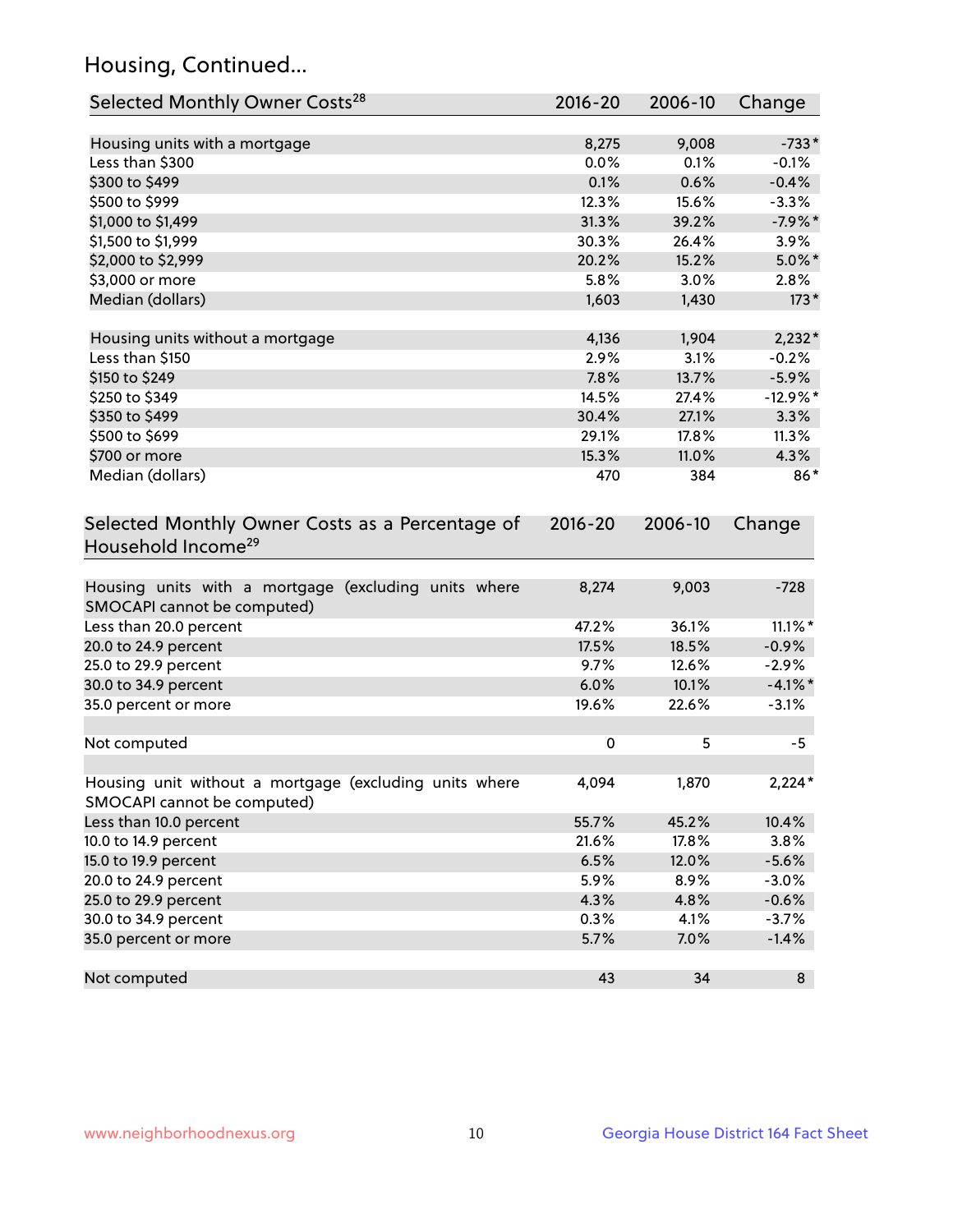## Housing, Continued...

| Gross Rent <sup>30</sup>   | 2016-20 | 2006-10 | Change      |
|----------------------------|---------|---------|-------------|
|                            |         |         |             |
| Occupied units paying rent | 8,138   | 4,137   | 4,001*      |
| Less than \$200            | $0.0\%$ | $0.0\%$ | 0.0%        |
| \$200 to \$499             | 5.1%    | 2.8%    | 2.3%        |
| \$500 to \$749             | 8.2%    | 18.2%   | $-10.0%$    |
| \$750 to \$999             | 8.7%    | 28.8%   | $-20.0\%$ * |
| \$1,000 to \$1,499         | 47.9%   | 39.0%   | 8.9%        |
| \$1,500 to \$1,999         | 24.4%   | 9.6%    | 14.8%*      |
| \$2,000 or more            | 5.6%    | $1.6\%$ | 4.0%        |
| Median (dollars)           | 1,234   | 1,252   | $-18$       |
|                            |         |         |             |
| No rent paid               | 293     | 284     | 9           |
|                            |         |         |             |

| Gross Rent as a Percentage of Household Income <sup>31</sup>                   | $2016 - 20$ | 2006-10 | Change  |
|--------------------------------------------------------------------------------|-------------|---------|---------|
|                                                                                |             |         |         |
| Occupied units paying rent (excluding units where GRAPI<br>cannot be computed) | 7,897       | 4,090   | 3,807*  |
| Less than 15.0 percent                                                         | 16.4%       | 11.7%   | 4.7%    |
| 15.0 to 19.9 percent                                                           | 15.3%       | 13.8%   | 1.5%    |
| 20.0 to 24.9 percent                                                           | 9.6%        | 14.8%   | $-5.2%$ |
| 25.0 to 29.9 percent                                                           | 14.0%       | 9.4%    | 4.6%    |
| 30.0 to 34.9 percent                                                           | 7.5%        | 8.9%    | $-1.4%$ |
| 35.0 percent or more                                                           | 37.2%       | 41.4%   | $-4.2%$ |
|                                                                                |             |         |         |
| Not computed                                                                   | 535         | 332     | 203     |

## Transportation

| Commuting to Work <sup>32</sup>           | 2016-20 | 2006-10 | Change     |
|-------------------------------------------|---------|---------|------------|
|                                           |         |         |            |
| Workers 16 years and over                 | 28,505  | 21,464  | $7,041*$   |
| Car, truck, or van - drove alone          | 85.5%   | 84.2%   | 1.3%       |
| Car, truck, or van - carpooled            | 6.1%    | 8.9%    | $-2.7\%$ * |
| Public transportation (excluding taxicab) | $0.0\%$ | 0.2%    | $-0.2%$    |
| Walked                                    | 0.3%    | 0.9%    | $-0.6%$    |
| Other means                               | $1.6\%$ | $2.0\%$ | $-0.4%$    |
| Worked at home                            | 6.4%    | 3.7%    | $2.7\%$ *  |
|                                           |         |         |            |
| Mean travel time to work (minutes)        | 25.1    | 22.9    | $2.2*$     |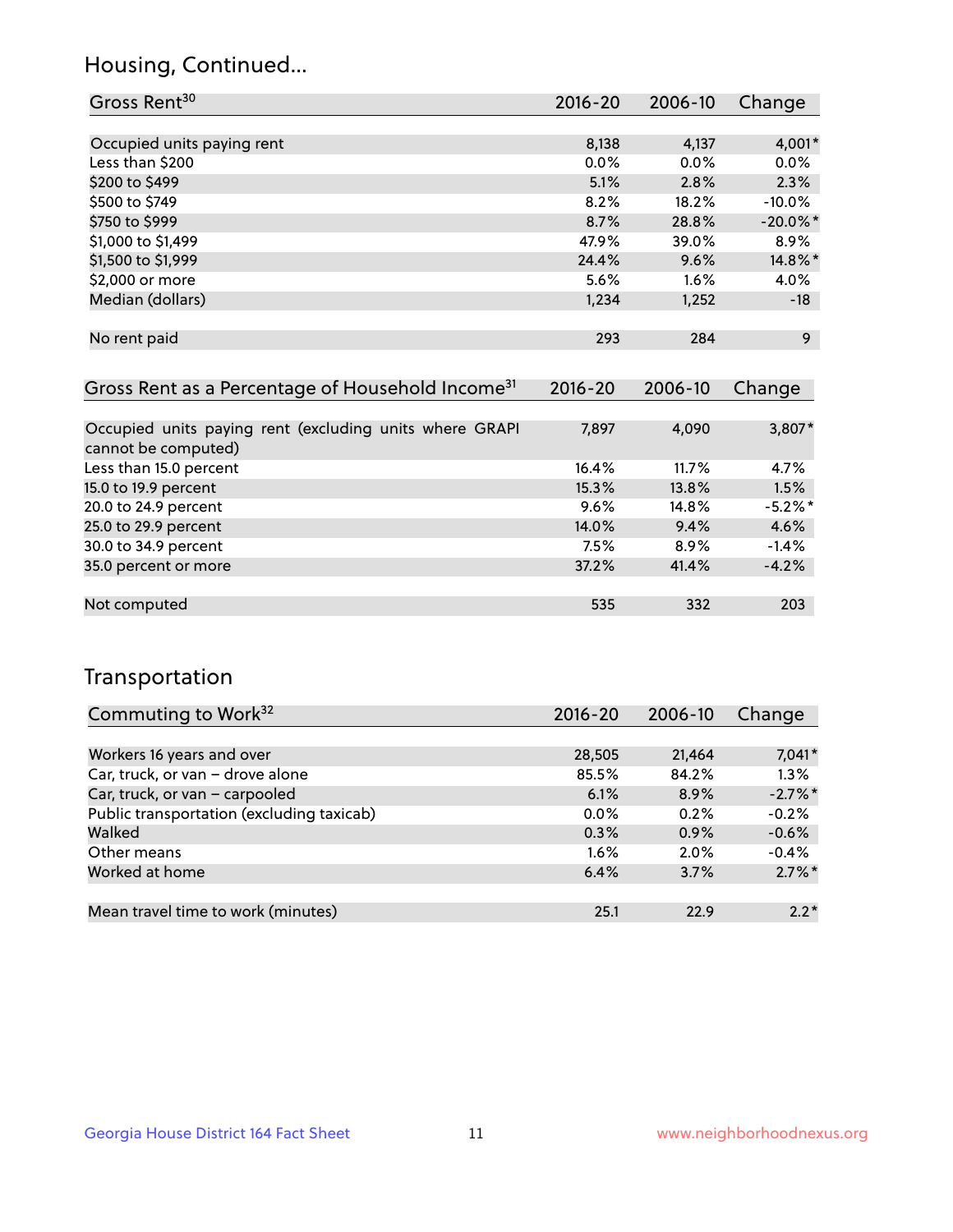## Transportation, Continued...

| Vehicles Available <sup>33</sup> | 2016-20 | 2006-10 | <b>Change</b> |
|----------------------------------|---------|---------|---------------|
|                                  |         |         |               |
| Occupied housing units           | 20,843  | 15,333  | $5,509*$      |
| No vehicles available            | 2.5%    | 2.4%    | 0.1%          |
| 1 vehicle available              | 32.0%   | 26.4%   | $5.6\%$ *     |
| 2 vehicles available             | 40.9%   | 48.3%   | $-7.4\%$ *    |
| 3 or more vehicles available     | 24.7%   | 22.9%   | 1.8%          |

#### Health

| Health Insurance coverage <sup>34</sup>                 | 2016-20 |
|---------------------------------------------------------|---------|
|                                                         |         |
| Civilian Noninstitutionalized Population                | 52,873  |
| With health insurance coverage                          | 87.2%   |
| With private health insurance coverage                  | 72.8%   |
| With public health coverage                             | 25.9%   |
| No health insurance coverage                            | 12.8%   |
| Civilian Noninstitutionalized Population Under 19 years | 14,231  |
| No health insurance coverage                            | 6.0%    |
| Civilian Noninstitutionalized Population 19 to 64 years | 32,108  |
| In labor force:                                         | 26,541  |
| Employed:                                               | 25,132  |
| With health insurance coverage                          | 85.0%   |
| With private health insurance coverage                  | 82.8%   |
| With public coverage                                    | 6.5%    |
| No health insurance coverage                            | 15.0%   |
| Unemployed:                                             | 1,409   |
| With health insurance coverage                          | 60.0%   |
| With private health insurance coverage                  | 44.8%   |
| With public coverage                                    | 17.9%   |
| No health insurance coverage                            | 40.0%   |
| Not in labor force:                                     | 5,568   |
| With health insurance coverage                          | 76.0%   |
| With private health insurance coverage                  | 59.4%   |
| With public coverage                                    | 25.5%   |
| No health insurance coverage                            | 24.0%   |